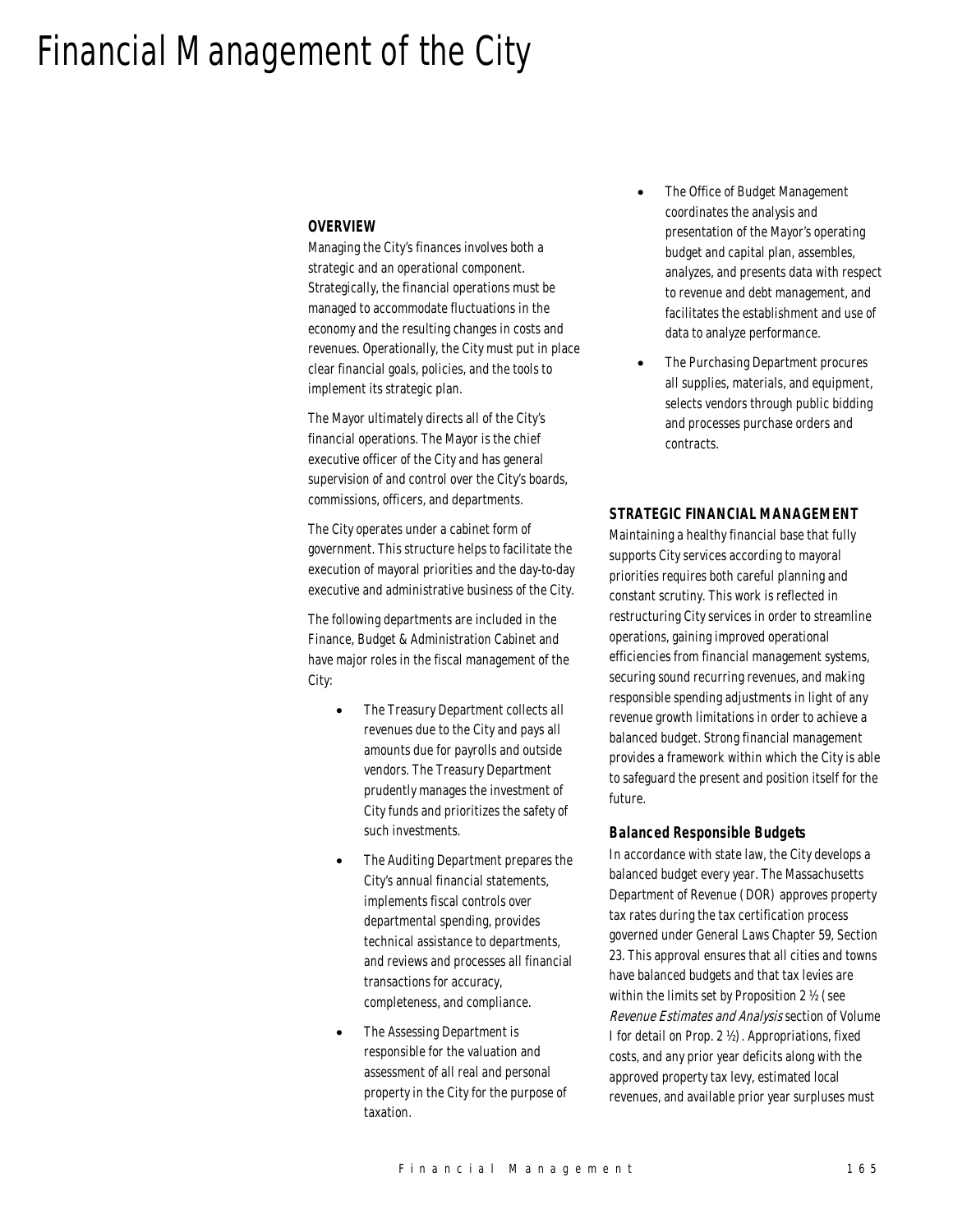be in balance in order to obtain DOR authorization to issue property tax bills.

# *Healthy Credit Profile*

In March 2015, Standard & Poor's and Moody's affirmed their AAA and Aaa bond ratings, respectively, the highest possible to achieve. These ratings reflect Boston's sound fiscal management of a stable financial position and the City's substantial and economically diverse tax base.

This superior credit quality allows the City to borrow new money and refinance existing debt at extremely attractive interest rates. The City has saved \$70.6 million on a net present value basis by refinancing \$1.1 billion of debt since 2001. In March 2015, the City sold a par amount of \$140.0 million general obligation bonds which resulted in proceeds of \$154.8 million.

# *Maximizing Return on Investment*

The City has articulated a vision to make finance a high performing organization in supporting and serving the departments and citizens of Boston. By making daily operations more efficient, using leading business practices, spending more time on value-added activities, improving customer service while maintaining appropriate controls, and engaging the next generation of finance leaders, this City has been at the forefront of municipal finance.

# *Protecting and Growing the Revenue Base*

Over 80% of recurring general fund revenue comes from just two sources, the property tax and state aid from the Commonwealth. The City continues to support the dual goals of both protecting and growing its revenue base through expansion of current revenue streams and the addition of diversified revenue streams that more closely match its economic strengths. Recent trends in property tax and state aid highlight the risk of relying too heavily on any one source of revenue.

The net property tax levy as a percentage of total recurring revenues has increased from 52% in FY02 to 69% in the FY16 budget (the net levy can be affected by structural changes, such as a change in the amount reserved for abatements, which did occur over this period). Property tax revenues now account for a larger share of recurring revenues than prior to the passage of Proposition 2 ½ in the early 1980's. This growth,

especially during challenging economic times, has again spurred discussion about the level of property taxes in municipalities across the state.

During the same period, state aid revenue to the City has fallen \$108 million, or from 30% to 15% of recurring revenue. State aid has been reduced by a total of \$240 million, or over 56%, between FY02 and the FY16 budget when including the increase in state assessments to the City. This staggering decline in the City's second largest single source of revenue leaves the City more reliant on local sources of revenue like the property tax.

Recognizing the threat to fiscal stability represented by these trends in property tax and state aid, the City has repeatedly filed legislation to modernize its revenue structure. The City was successful in this long legislative process when subsequent to the passage of the City's FY10 budget the State approved, and the City adopted, a new local option tax of .75% on restaurant meals and a 2% tax increase for hotel occupancy (bringing the City's share of the total hotel tax to 6.0%). As a matter of course, the City also regularly reviews its fee and fine structures for any necessary adjustments to meet the cost of providing services or deterring undesired behavior.

Due to the strength of its economy, the City's tax base has experienced robust growth following decline as a result of the recession. Fiscal 2015 assessments, based on assessed values as of January 1, 2014, totaled \$111 billion, a 28% increase over FY11 assessments, reflecting an appreciating real estate market.

# *Multi-Year Budget Plan*

The City develops a financial forecast as part of the yearly budget process. Preparing a multi-year planning horizon provides time for the Administration to make adjustments and/or policy decisions that may be necessary.

# *FINANCIAL POLICIES, PROCEDURES & CONTROLS*

Pursuant to state law mandates and policy initiatives, the City has well-established policies and internal controls to govern its financial operations effectively. These policies and controls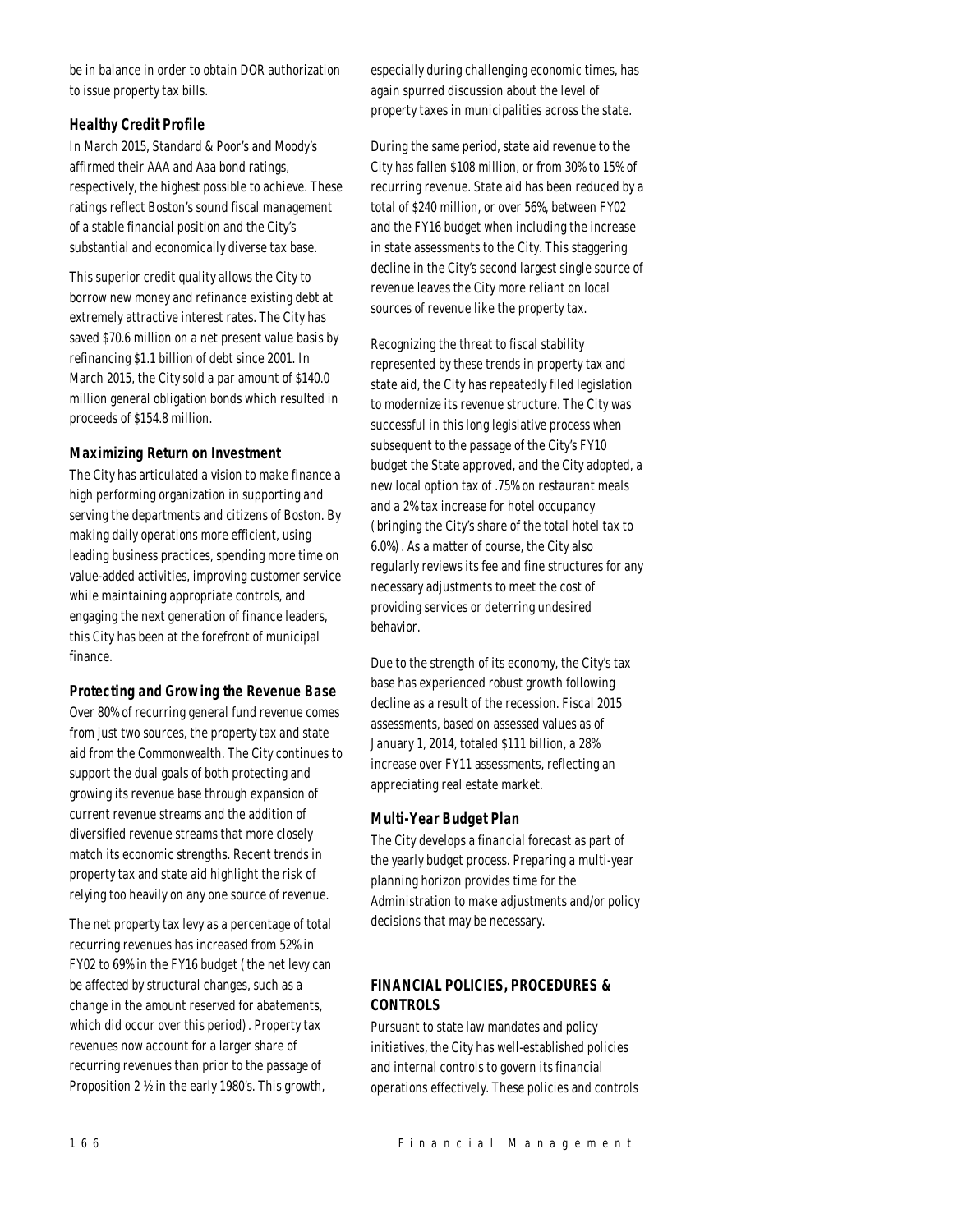are designed to maximize revenue collections, safeguard assets, monitor both operating and capital spending, evaluate infrastructure needs, and enhance the City's internal control of its business procedures. The major components of the City's system of financial management controls and relevant financial policies are discussed below.

#### *Expenditure Controls*

The City operates under several statutory financial control systems which are summarized in the Statutes and Ordinances section in Volume I. Along with conservative revenue estimates and strong budgetary flexibility, the City is able to maintain a solid financial position. The City monitors spending and all transactions go through a budget-check process prior to procurement. Maintaining tight central expenditure controls allows for critical review of all non-personnel spending as well as the ability to nimbly adjust to any fiscal changes or trends. Additionally, the Office of Budget Management prepares monthly variance report, updating all departments expected year-end position using actual information, and maintains continuous dialogue with departments throughout the year.

# *Position Review Committee (PRC)*

The PRC is comprised of the Chief Financial Officer, the Human Resources Director, and the City's Budget Director. In place for over a decade, the committee serves to strictly control and monitor all hiring. In a budget where people and the benefits they carry account for over 76% of the spending, this committee has been instrumental in maximizing City resources.

#### *Debt Management*

The City uses a comprehensive, interactive debt capacity model that assists debt management administrators in evaluating the potential impact of debt issues on cash flow, credit, and statutory debt capacity. The Treasury Department manages all City borrowings, focusing on the timing of them in order to take advantage of favorable market conditions. The City's cash flow is anchored by the quarterly billing of the property tax and the monthly receipt of state aid distributions - Treasury manages this cash flow wisely, obviating the need to borrow for operating purposes. The Treasury Department also ensures adherence to the City's conservative debt policies, including the

rapid repayment of debt where at least 40% of overall debt is repaid within 5 years and 70% in 10 years, as well as a 7% ceiling on debt service as a percentage of general fund expenditures. The City imposes a 20% ceiling on variable debt and has no variable debt outstanding at this time. The City also utilizes lease-purchase financing of equipment with a three-to-seven year useful life to replace front-line equipment such as vehicles and upgrade technology and telecommunications equipment.

#### *Capital Planning*

The Office of Budget Management (OBM) is responsible for managing the City's capital plan and budget. OBM coordinates the evaluation of capital requests, forecasts the timing and financial requirements of new construction and rehabilitation, and recommends the allocation of current and future resources by monitoring capital expenditures.

The capital planning process is synchronized with the annual operating budget cycle, allowing for the regular reassessment of capital needs and refinement of projections, as well as the update of a rolling five-year capital plan.

The City funds its capital plan primarily through the issuance of general obligation bonds. The size of the City's bond issue is consistent with the City's financial management policies regarding its level of debt and debt service.

# *Fund Balance Policy*

The City maintains adequate levels of fund balance to mitigate current and future risks – a generally accepted accounting principles (GAAP) Unassigned Fund Balance in the General Fund that is 15% or higher than the current fiscal year's GAAP General Fund Operating Expenditures, and a Budgetary Unassigned Fund Balance at 10% or higher than Budgetary Operating Expenses.

Budgetary fund balance can be appropriated for use during the fiscal year. Budgetary fund balance is more commonly referred to as "free cash" when used this way. This item is most simply described as the portion of available reserves, generated to a considerable degree by annual operating surpluses, which the City can responsibly appropriate for spending. The appropriation of Budgetary Fund Balance or Free Cash certified by the MA Department of Revenue is only considered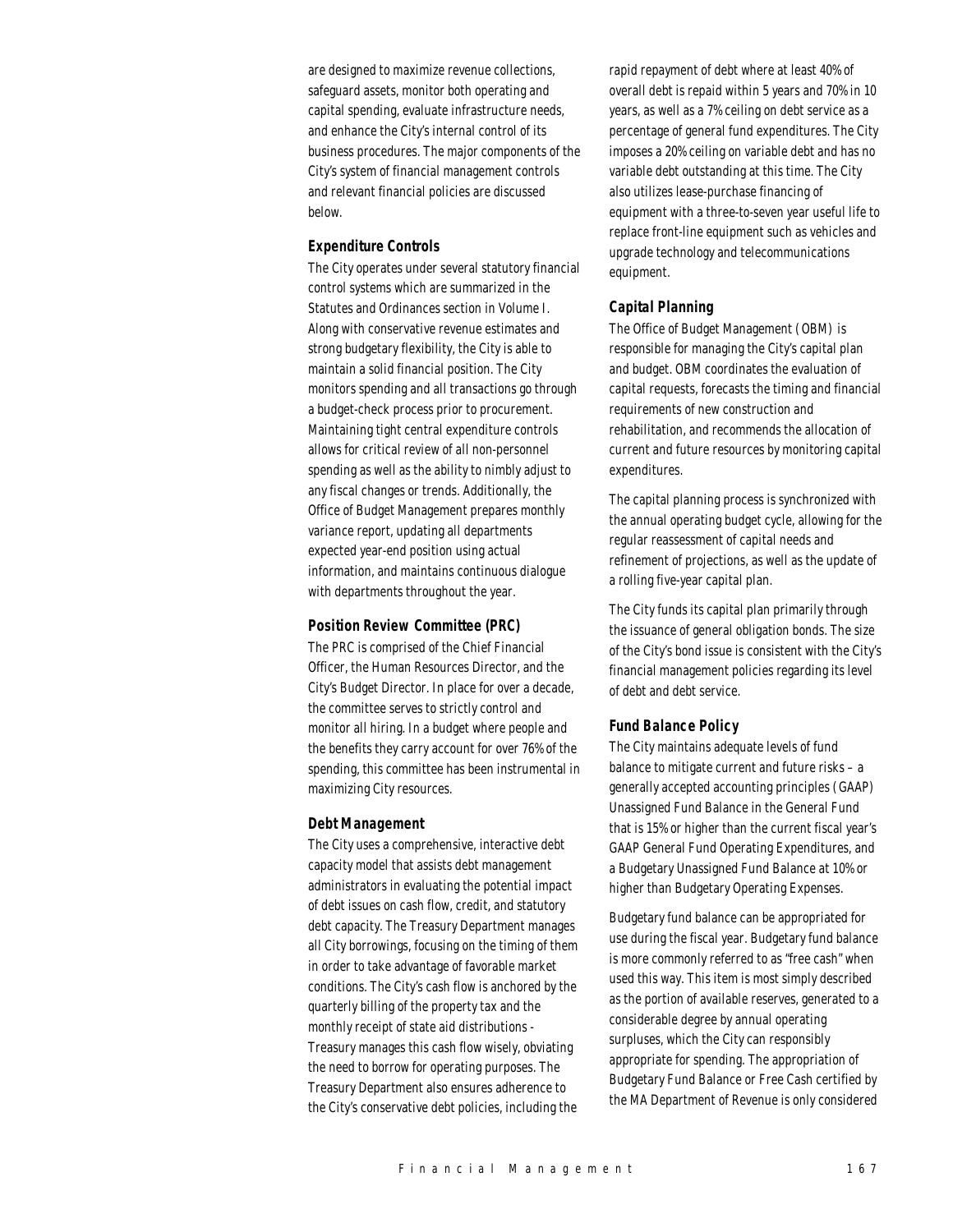to offset certain fixed costs (pensions, OPEB) or to fund extraordinary and non-recurring events as determined by the City Auditor.

Prior year certifications and the amount used or appropriated from each certification are in Table 1.

In March 2015, the Director of Accounts certified that the amount of funds available for appropriation ("free cash"), as of July 1, 2014, was \$239.4 million. The FY16 Budget assumes the use of \$40 million in Budgetary Fund Balance from this certification.

| <b>Budgetary Fund Balance</b> |                  |                          |  |  |
|-------------------------------|------------------|--------------------------|--|--|
|                               | Annual           | Amount                   |  |  |
| Date                          | Amount           | <b>Appropriated from</b> |  |  |
| <b>Certified</b>              | <b>Certified</b> | Certification*           |  |  |
| Jan. 2005.                    | 56.3             | 20.0                     |  |  |
| Mar. 2006                     | 54.4             | 11.7                     |  |  |
| Jan. 2007.                    | 63.1             | 25.0                     |  |  |
| Apr. 2008                     | 110.2            | 35.0                     |  |  |
| Mar. 2009                     | 121.2            | 45.0                     |  |  |
| Mar. 2010                     | 139.0            | 45.0                     |  |  |
| Mar. 2011                     | 117.8            | 30.0                     |  |  |
| Mar. 2012                     | 142.8            |                          |  |  |
| Mar. 2013                     | 217.3            | 40.0                     |  |  |
| Mar. 2014                     | 185.3            | 40.0                     |  |  |
| Mar. 2015                     | 239.4            | 40.0                     |  |  |

\*Not all amounts appropriated were used Notes: (\$millions),

Table 1

# *Investment Policy*

Investment policies are defined in Chapter 643 of the Acts of 1983 ("The City of Boston Bond and Minibond Procedure Act"), Chapter 107 of the Acts of 1991, and Chapter 44 of the Massachusetts General Laws. The City's policy for the investment of operating funds prioritizes security, liquidity, and yield. Certain limitations placed on the City's investment activities or operational protocols are self-imposed so as to make sound, timely, and safe investment decisions. As a matter of practice, the City tends to limit its investments to repurchase agreements, money markets and certificates of deposit, all of which are collateralized by U.S. Government obligations and are held with a third party.

#### *Contracting Procedures*

The Uniform Procurement Act (the UPA), Massachusetts General Laws Chapter 30B, creates uniform procedures for the contracting of services and supplies by all municipalities in the Commonwealth. The City has implemented internal processes to conform its contracting procedures to the requirements of the UPA and utilizes an online eProcurement system to further support these compliance efforts.

#### *Tax Collections*

The City's aggressive collecting efforts help reduce the number of property tax accounts that become delinquent. A variety of collection remedies are prescribed by state law if taxes become delinquent, namely the City's ability to secure its right to foreclose by recording a tax title lien at the Registry of Deeds. The foreclosure process constitutes the most effective payment enforcement tool available to the City. The property tax collection rate was 99.2% of the FY14 gross tax levy as of June 30, 2014.

A Taxpayer Referral and Assistance Center provides "one-stop" service on tax-related matters and the City offers an on-line payment option for taxpayer convenience. Parcel-specific information as well as payment history is also available on-line.

#### *Pension Management*

The City's employees are not participants in the federal social security system. Instead, they participate in a contributory defined benefit retirement system that is administered by the State-Boston Retirement System (SBRS), of which the City is the largest member. The SBRS provides pension benefits to retired City employees under a state contributory retirement statute and is administered by a Retirement Board comprised of five members: the City Auditor, who serves exofficio; two individuals elected by members of the system; an individual chosen by the Mayor; and an individual chosen by the other four members or appointed by the Mayor, if a selection is not agreed upon within 30 days of a vacancy.

The SBRS performs a full valuation every two years to determine the total system liability and assets and the annual funding requirement for future years. The adoption of a new funding schedule as of January 1, 2014, adjusted the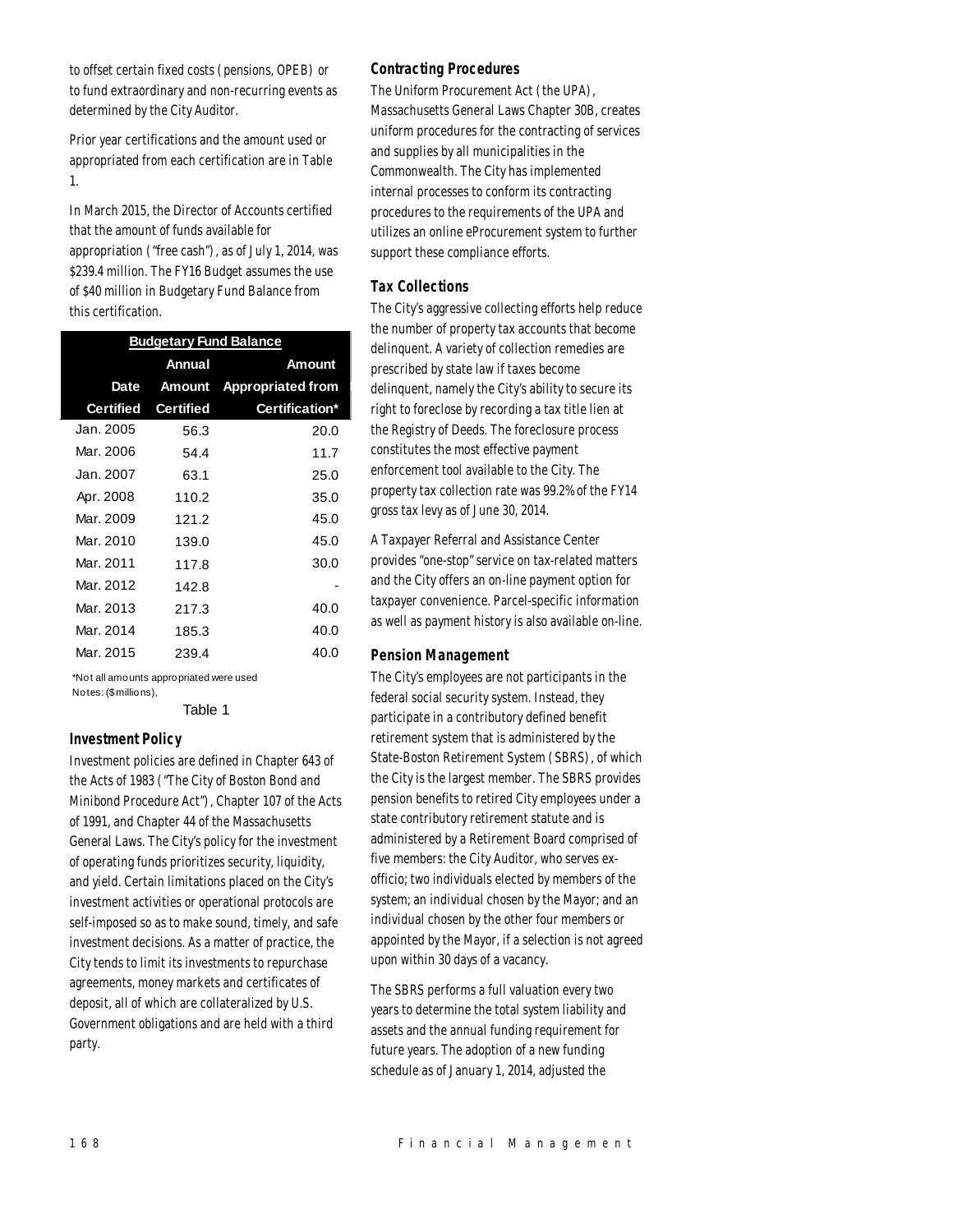mortality tables to better reflect longer life expectancies. The updated schedule continues the investment return assumption of 7.75% and reflects the increase to the retiree cost of living adjustment.

The City's pension liability is currently 70.2% funded and is on track to reduce the unfunded liability to zero by 2025, fifteen years prior to the legally required funding date of 2040. The SBRS hires an investment manager who oversees the various fund managers of all (non-teacher) pension assets.

| <b>City Annual Appropriations</b><br>to OPEB Trust |       |            |  |  |
|----------------------------------------------------|-------|------------|--|--|
|                                                    | City  | <b>PHC</b> |  |  |
| FY08                                               | 20.0  |            |  |  |
| FY09                                               | 25.0  |            |  |  |
| FY10                                               | 20.0  |            |  |  |
| FY11                                               | 35.0  | 1.3        |  |  |
| FY12                                               | 35.0  | 1.3        |  |  |
| FY13                                               | 40.0  | 23         |  |  |
| FY14                                               | 40.0  | 2.3        |  |  |
| <b>FY15</b>                                        | 40.0  | 2.3        |  |  |
| <b>FY16</b>                                        | 40.0  | 2.3        |  |  |
| Total                                              | 295.0 | 11.5       |  |  |
| \$millions                                         |       |            |  |  |

#### Table 2

#### *Other Post-Employment Benefits*

While the City is required by law to make an annual contribution toward reducing its unfunded pension liability, there is no such requirement for retiree health and life insurance benefits. Similar to pensions, employees earn these other postemployment benefits (OPEB) over their years of service, but do not actually receive them until retirement. The most recent independent actuarial valuation, as of June 30, 2013, valued the City of Boston's unfunded liability for these benefits at \$2.1 billion.

In FY08, the City was required to follow new Governmental Accounting Standards Board (GASB) requirements to identify and disclose this estimated liability. At the same time, the City also voluntarily began to annually allocate funds to reduce the OPEB liability. Annual allocations are retained in an irrevocable Trust Fund, authorized through the City's acceptance of M.G.L. Ch32B s20, summarized in Table 2.

The Annual Required Contribution (ARC) for the City (including the PHC) to significantly reduce the OPEB liability over a 30 year period is projected at \$173.8 million in FY16, as shown in Table 3.

The City will fund \$175 million of the ARC in FY16, through a combination of pay-as-you-go benefit payments for current retirees as discussed in the previous section, and a \$40 million FY16 allocation to the Trust to continue to build Trust assets. The PHC will also deposit an additional \$2.25 million to the Trust.

The future annual ARC for the City will vary based on the total estimated OPEB liability, largely influenced by changes to retiree health benefits, the annual additional contribution, and the discount rate used. The total estimated liability was reduced in the most recent June 2013 valuation, primarily due to health benefit changes negotiated between the City and the Public Employee Committee (PEC), statewide municipal health care reform, mandating that Medicare eligible retirees enroll in a Medicare health plan, and the increase in the discount rate.

#### *Risk Management*

Risk-related costs include legal liability claims, property losses, costs incurred due to workplace injuries, employee healthcare, and unemployment compensation. These costs are managed by central departments, such as Law and Human Resources, in addition to individual operating departments. The Office of Budget Management works to maximize the effectiveness of these intradepartmental efforts by reviewing cost trends, assisting in improvements, and implementing the City's risk financing strategy.

The City's risk financing strategy is a planned selfinsurance program which protects both individual

| <b>FY16 Annual Required Contribution (ARC) to</b><br><b>Reduce OPEB Liability Over 30 Years</b> |         |              |  |  |  |
|-------------------------------------------------------------------------------------------------|---------|--------------|--|--|--|
| %ARC                                                                                            |         |              |  |  |  |
| Total ARC                                                                                       |         | \$173.8      |  |  |  |
| <b>FY16 Projected Benefit</b>                                                                   | \$132.7 |              |  |  |  |
| Payments                                                                                        |         |              |  |  |  |
| FY16 Annual Allocation                                                                          | \$42.3  |              |  |  |  |
| <b>Total FY16 Payments</b>                                                                      |         | \$175.0 101% |  |  |  |
| Difference                                                                                      |         | \$1.1        |  |  |  |
| <b>Smillions</b>                                                                                |         |              |  |  |  |

Table 3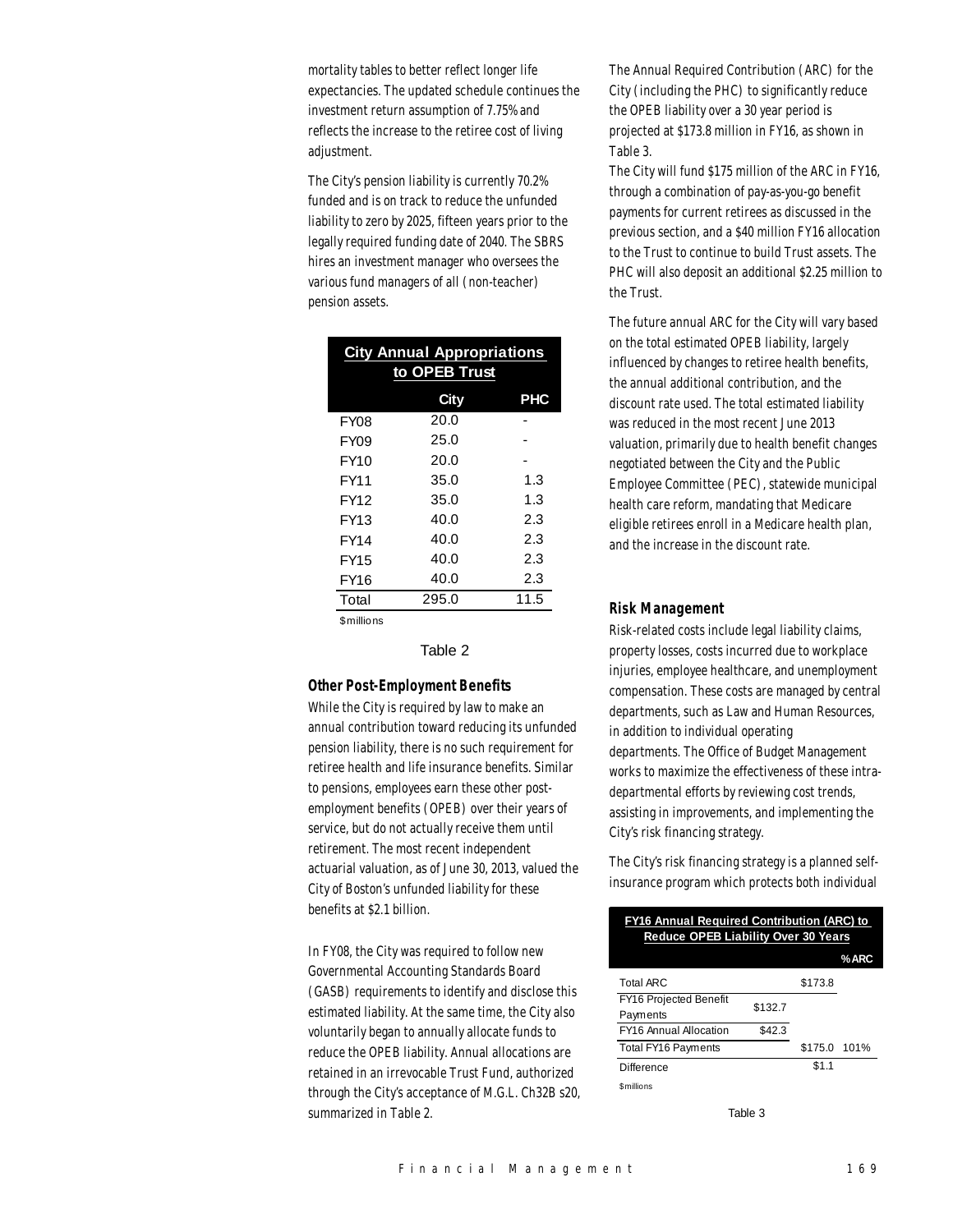departments' budgets and the citywide budget through central accounts, reserves, and catastrophic commercial insurance.

The City budgets for predictable risk-related costs through the general fund, except for almost 90% of health care costs which are self-insured, managed by third party plan administrators, and financed through employee/employer trust funds established in compliance with Section 3A of Chapter 32B of the General Laws. Actuarially determined reserves are maintained to protect each trust fund from unexpected sudden cost increases.

For other unexpected large losses, the City continues to build a catastrophic risk reserve, the available balance of which was \$26 million at the end of fiscal 2014. Commercial insurance is purchased strategically for specific exposures. Catastrophic property insurance for all City buildings provides \$100 million coverage after a \$10 million deductible, with the same coverage for fine arts with a \$1,000 deductible. Boiler and machinery losses are insured up to \$25 million.

# *Financial Reserve*

As required by law since 1986, the City has maintained a reserve fund equal to 2 1/2% of the preceding year's appropriations for all City departments except the School Department. The fund may be applied to extraordinary and unforeseen expenditures after June 1 in any fiscal year with the approval of the Mayor and the City Council. To date, this budgetary reserve has not been utilized. As of June 30, 2014, the reserve fund had a balance of \$30.2 million. The FY16 Recommended Budget adds an additional \$210,000 to this reserve in anticipation of a required contribution based on the FY15 Budget.

# *Annual Audit/Management Letters*

The City has consistently received unqualified opinions on the audit of its Basic Financial Statements and has been presented with a Certificate of Achievement for Excellence in Financial Reporting from the Government Finance Officers Association for its latest Comprehensive Annual Financial Report.

The City's independent auditors deliver a yearly management letter containing comments and

recommendations on internal financial controls. The current management letter did not identify any deficiencies in internal control considered to be material weaknesses.

# *Financial Accounting Systems*

Financial management is supported through the use of the Boston Administrative Information System (BAIS). BAIS is an integrated financial and human resources management system that is designed to track and control daily activities and report the financial position of the City. BAIS performs the specialized functions of encumbrance and budget control, position management, payroll allotment reporting, fund accounting and capital project and grant management. Real time edits prohibit excessive commitments and overspending, while on-line access to information allows for direct evaluation of the financial status of individual departments. The City is currently in the process of updating the human resource functionality to build for the future image of human capital management, including the automation of time reporting and employee self-service.

The utilization of these systems supports the rigorous monitoring and reporting requirements enforced by the City.

# *FINANCIAL MANAGEMENT PROGRAMS*

# *Performance Management and Program Evaluation*

Boston About Results (BAR) is the City's performance management and evaluation program that helps drive operational improvement throughout the City. The BAR program provides city leaders and departmental managers with the tools and analysis needed to track service delivery, evaluate performance, and identify areas of improvement.

For more information about the BAR program and the City's efforts around performance management, please see the "Boston About Results" section in Volume 1.

# *Energy Management*

The Mayor's Energy Management Board is charged with making decisions regarding the City's procurement, use, and conservation of energy. In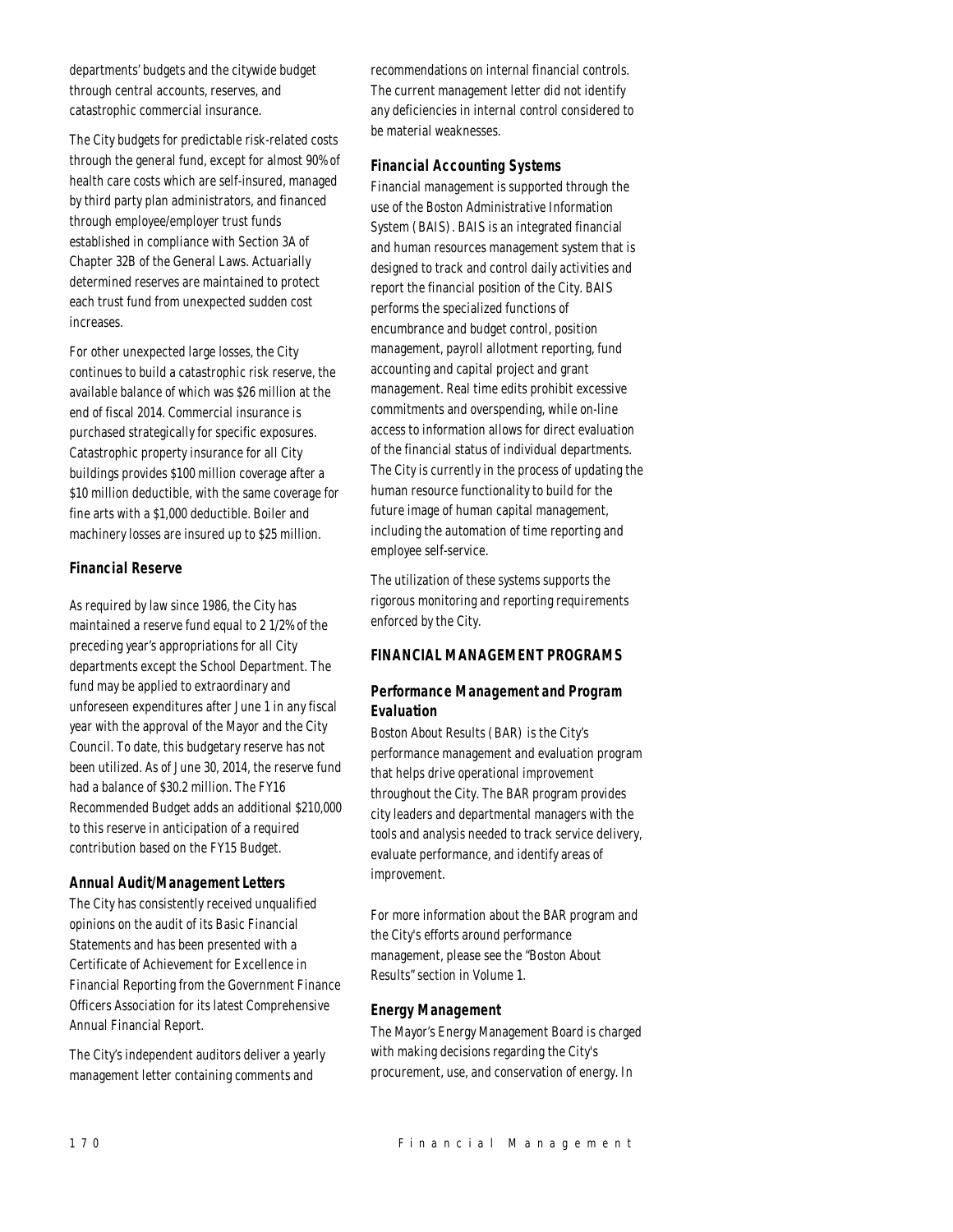addition, they monitor the City's progress in meeting the greenhouse gas reduction goals required by the City's Climate Action Plan. The Energy Management Unit, housed in the Environment, Energy and Open Space Cabinet, works with City departments and the Office of Budget Management to develop design standards and implement measures that enhance the energy efficiency of the City's new construction and capital improvement projects.

#### *AUDITING & BUDGETING PRACTICES*

The City prepares its comprehensive financial reports in accordance with generally accepted accounting principles (GAAP). However, accounting practices established by the Commonwealth's Department of Revenue, the socalled "budgetary basis" method of accounting, are used in the annual general fund budget and property tax certification process. Budgetary basis departs from GAAP in the following ways:

(a) Real and personal property taxes are recorded as revenue when levied (budgetary), as opposed to when susceptible to accrual (GAAP).

(b) Encumbrances and continuing appropriations are recorded as the equivalent of expenditures (budgetary), as opposed to a reservation of fund balance (GAAP).

(c) Certain activities and transactions are presented as components of the general fund (budgetary), rather than as separate funds (GAAP).

(d) Prior years' deficits and utilized available funds from prior years' surpluses are recorded as expenditure and revenue items (budgetary), but have no effect on GAAP expenditures and

#### *Adjustments Between Budgetary Basis and*

revenues.

fall.

ended June 30, 2014.

In addition, there are certain differences in classifications between revenues, expenditures and transfers. The reconciliation in Table 4 summarizes the differences between budgetary and GAAP basis accounting principles for the year

Table 5 shows a Statement of Revenues &

FY14 (actual) – FY15 (budgeted).

Expenses and Changes in Fund Balance for FY13 &

Financial statements for the fiscal year ended June 30, 2015 are expected to be available in late

*GAAP Basis of Accounting for FY14*

(in thousands)

|                                              | Revenue   | Expenditures | Other<br>Financing<br>Sources.<br>Net | (Deficiency) of<br>Revenue and<br>Other Financing<br>Sources |
|----------------------------------------------|-----------|--------------|---------------------------------------|--------------------------------------------------------------|
| As reported on a budgetary basis             | 2.654.355 | 2.644.882    |                                       | 9,473                                                        |
| Adjustments:                                 |           |              |                                       |                                                              |
| Revenues to modified accrual basis           | 26,173    |              |                                       | 26,173                                                       |
| Expenditures, encumbrances and accruals, net |           | 2.734        | ۰                                     | (2,734)                                                      |
| On-behalf contribution for teachers pension  | 99.532    | 99.532       |                                       |                                                              |
| Reclassifications:                           |           |              |                                       |                                                              |
| Debt Service                                 |           | (1, 455)     | 1.455                                 |                                                              |
| As reported on a GAAP basis                  | 2,780,060 | 2,745,693    | 1,455                                 | 32,912                                                       |

Table 4

Excess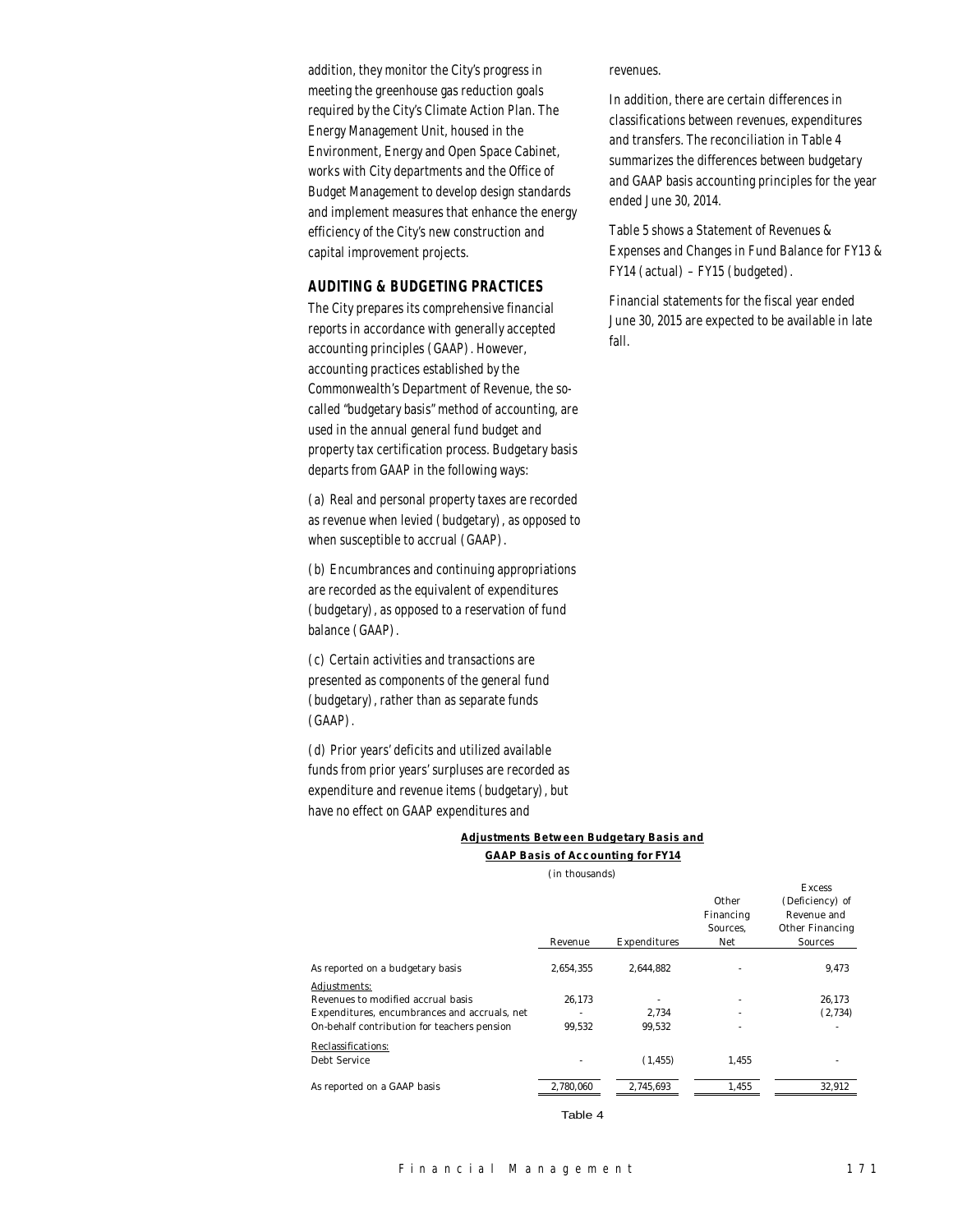# **Statement of Revenues, Expenditures, and Changes in Fund Balances - General Fund Years ended June 30 2013 and 2014 (Actual), and 2015 (Budgeted) (in thousands)**

|                                   | 2015      | 2014      | 2013      |
|-----------------------------------|-----------|-----------|-----------|
| Revenues:                         |           |           |           |
| Real and personal property taxes  | 1,831,900 | 1,767,783 | 1,677,581 |
| Excises                           | 193,174   | 223,133   | 221,254   |
| Payments in lieu of taxes         | 64,440    | 73,324    | 72,335    |
| Fines                             | 58,955    | 59,922    | 58,835    |
| Investment income                 | 150       | 57        | 179       |
| Licenses and permits              | 41,450    | 62,257    | 47,220    |
| Departmental and other            | 63,245    | 84,385    | 87,585    |
| Intergovernmental                 | 418,482   | 509,199   | 504,656   |
|                                   |           |           |           |
| Total revenues                    | 2,671,796 | 2,780,060 | 2,669,645 |
| Expenditures:                     |           |           |           |
| Current:                          |           |           |           |
| General government                | 93,750    | 102,786   | 77,515    |
| Human services                    | 33,164    | 31,358    | 29,924    |
| Public safety                     | 578,005   | 558,802   | 553,851   |
| Public works                      | 107,136   | 113,239   | 102,789   |
| Property and development          | 34,171    | 33,376    | 32,568    |
| Parks and recreation              | 19,889    | 19,792    | 19,229    |
| Library                           | 33,416    | 33,978    | 30,888    |
| Schools                           | 974,929   | 940,276   | 879,898   |
| Public health programs            | 69,827    | 65,953    | 67,845    |
| Judgements and claims             | 3,500     | 9,493     | 3,010     |
| Retirement costs                  | 173,825   | 255,647   | 235,078   |
| Other employee benefits           | 241,778   | 234,400   | 232,831   |
| State and district assessments    | 220,573   | 197,939   | 176,300   |
| <b>Total Current Expenditures</b> | 2,583,962 | 2,597,039 | 2,441,726 |
| Capital outlays                   |           | 1,106     | 1,745     |
| Debt Service                      | 151,633   | 147,548   | 140,900   |
| Total expenditures                | 2,735,595 | 2,745,693 | 2,584,371 |
| Excess(deficiency) of revenues    |           |           |           |
| over expenditures                 |           | 34,367    | 85,274    |
| Other financing sources (uses):   |           |           |           |
| Transfers in                      | 59,772    |           |           |
| Transfers out                     |           | 1,455     | (23, 575) |
|                                   |           |           |           |
| Total other financing sources     | 59,772    | 1,455     | (23, 575) |
| Net change in fund balance        | 59,772    | 32,912    | 61,699    |
| Fund balance - beginning          | 784,308   | 751,396   | 689,697   |
| Fund balance - ending             | 784,308   | 784,308   | 751,396   |
|                                   | Table 5   |           |           |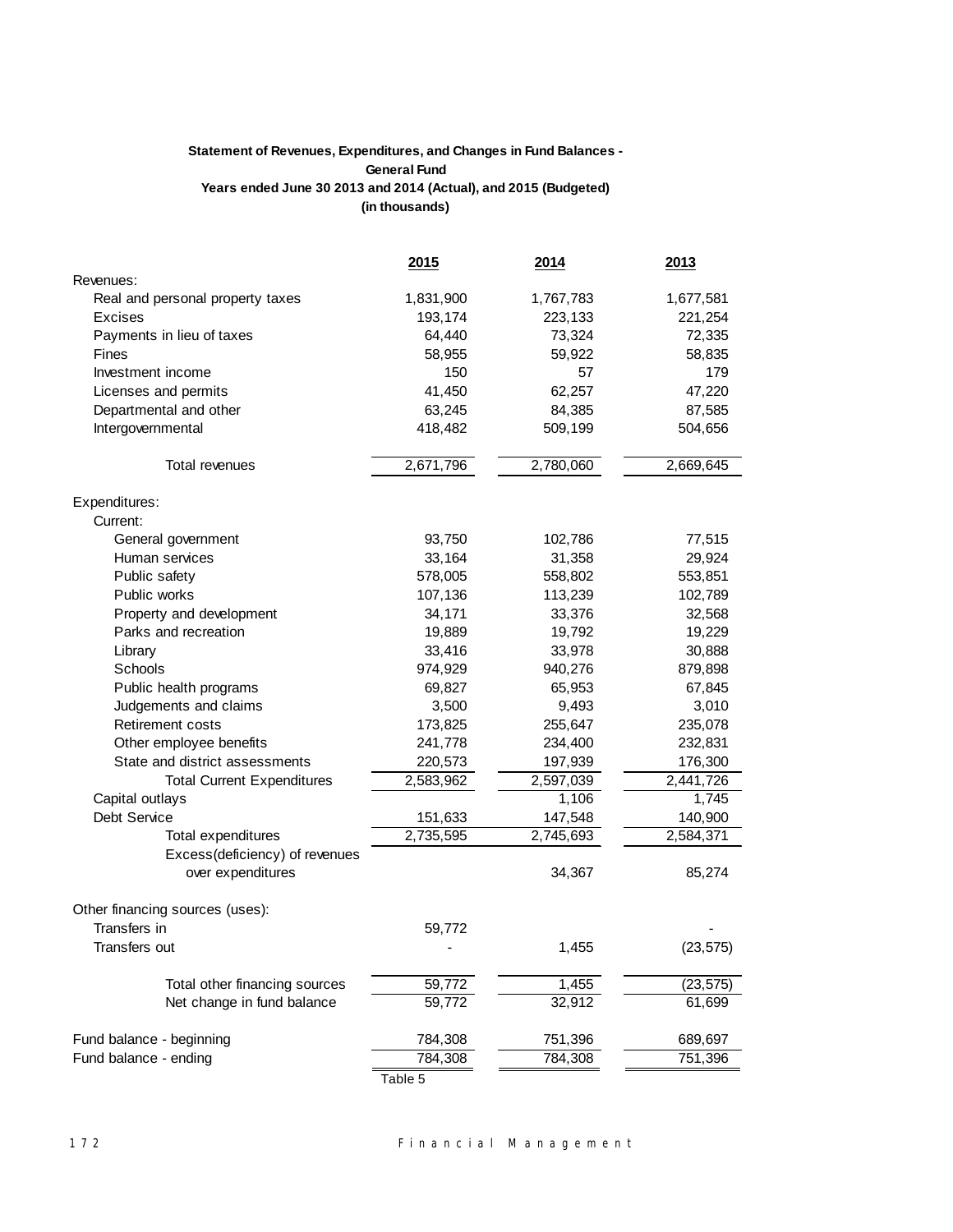#### *Fund Structure and Use*

The accounts of the City are organized on a fund basis. Each fund is considered to be a separate accounting entity and complies with financerelated legal requirements. All of the funds of the City can be divided into three categories: Governmental Funds, Proprietary Funds, and Fiduciary Funds.

The City has four governmental funds - the General Fund, Special Revenue Fund, Capital Projects Fund and all non-major governmental funds in an "Other" category. The General Fund is the only fund for which a budget is legally adopted and is used to account for all revenues, expenditures, and other financial resources except those required to be accounted for in other funds.

The Special Revenue Fund accounts for proceeds that are legally restricted for specific purposes. This fund accounts for federal and state grants and also money that has been set aside by state statute and can be used to support the City's general fund operations.

The Capital Projects Fund accounts for financial resources, primarily from the issuance of bonds, used for the acquisition or construction of major capital facilities.

The Proprietary Funds are used to show activities that operate more like those of commercial enterprises. The City's only proprietary is its Internal Service Fund, which accounts for the City's self-insurance for health benefits.

Fiduciary Funds are used to account for resources held for the benefit of parties outside City government and are not available to support the City's own programs. The City's fiduciary funds are the Pension Trust Fund, the Other Post-Employment Benefits (OPEB) Liability Trust Fund, as well as Private Purpose Trust Funds.

The City's operating and capital budgets are also supported by available governmental funds transferred and appropriated from other available funds. The City may appropriate yearly parking meter revenues (Special Revenue Fund) to support the Transportation Department and to support traffic and parking capital projects and cemetery trust monies (Other Governmental Funds) to support the City's maintenance of its public cemeteries.

| <b>Parking Meter Fund</b>                                               |                                            |                          |                    |                                         |  |  |
|-------------------------------------------------------------------------|--------------------------------------------|--------------------------|--------------------|-----------------------------------------|--|--|
| <b>Fiscal</b><br>Year                                                   | <b>Beginning</b><br>Year<br><b>Balance</b> | <b>Funds</b><br>Out      | <b>Funds</b><br>In | <b>Ending</b><br>Year<br><b>Balance</b> |  |  |
|                                                                         |                                            |                          |                    |                                         |  |  |
| <b>FY09</b>                                                             | 61.496                                     | (12.000)                 | 11.204             | 60.700                                  |  |  |
| FY10                                                                    | 60.700                                     | (15.000)                 | 13.662             | 59.362                                  |  |  |
| FY11                                                                    | 59.362                                     | (15.000)                 | 14.729             | 59.091                                  |  |  |
| FY12                                                                    | 59.091                                     | -                        | 16.560             | 75.651                                  |  |  |
| FY13                                                                    | 75.651                                     | $\overline{\phantom{a}}$ | 15.514             | 91.165                                  |  |  |
| FY14                                                                    | 91.165                                     | $\overline{\phantom{a}}$ | 15.547             | 106.712                                 |  |  |
| *FY15                                                                   | 106.712                                    | (19.000)                 | 16.000             | 103.712                                 |  |  |
| *FY16                                                                   | 103.712                                    | $(27.000)$ **            | 16.000             | 92.712                                  |  |  |
| Notes: (\$millions), *projected, **Includes \$6.5 m capital expenditure |                                            |                          |                    |                                         |  |  |

Table 6

| <b>Cemetery Trust Fund</b>                                    |                                     |                     |                                    |                                         |  |  |
|---------------------------------------------------------------|-------------------------------------|---------------------|------------------------------------|-----------------------------------------|--|--|
| Fiscal<br>Year                                                | <b>Beginning</b><br>Year<br>Balance | <b>Funds</b><br>Out | <b>Funds</b><br>$\mathsf{In}^{**}$ | <b>Ending</b><br>Year<br><b>Balance</b> |  |  |
| <b>FY09</b>                                                   | 10.177                              | (1.952)             | (0.514)                            | 7.711                                   |  |  |
| FY10                                                          | 7.711                               | (2.507)             | 2.264                              | 7.468                                   |  |  |
| FY11                                                          | 7.468                               | (2.651)             | 2.477                              | 7.293                                   |  |  |
| FY12                                                          | 7.293                               | -                   | (1.152)                            | 6.141                                   |  |  |
| FY13                                                          | 6.141                               |                     | 2.260                              | 8.401                                   |  |  |
| FY14                                                          | 8.401                               | -                   | 1.088                              | 9.489                                   |  |  |
| *FY15                                                         | 9.489                               | (0.773)             | 1.000                              | 9.716                                   |  |  |
| *FY16                                                         | 9.716                               | (0.950)             | 1.000                              | 9.766                                   |  |  |
| Notes: (\$millions), *projected, **Includes investment return |                                     |                     |                                    |                                         |  |  |

Table 7

| <b>Surplus Property Disposition Fund</b> |                                            |              |                    |                                  |  |  |
|------------------------------------------|--------------------------------------------|--------------|--------------------|----------------------------------|--|--|
| <b>Fiscal</b><br>Year                    | <b>Beginning</b><br>Year<br><b>Balance</b> | Funds<br>Out | <b>Funds</b><br>In | Ending<br>Year<br><b>Balance</b> |  |  |
|                                          |                                            |              |                    |                                  |  |  |
| <b>FY09</b>                              | 30.087                                     | 0.000        | 0.000              | 30.087                           |  |  |
| FY10                                     | 30.087                                     | (5.979)      | 0.000              | 24.108                           |  |  |
| FY11                                     | 24.108                                     | 0.000        | 0.972              | 25.080                           |  |  |
| FY12                                     | 25.080                                     | 0.000        | 1.291              | 26.371                           |  |  |
| FY13                                     | 26.371                                     | (22.120)     | 5.057              | 9.307                            |  |  |
| *FY14                                    | 9.307                                      | 0.000        | 0.000              | 9.307                            |  |  |
| *FY15                                    | 9.307                                      | (5.250)      | 0.000              | 4.057                            |  |  |
| *FY16                                    | 4.057                                      | 0.000        | 0.000              | 4.057                            |  |  |

Notes: (\$millions), \*projected Table 8

Tables 6-8 provide a history as well as projected changes in fund balances for the available funds used to support the City's operating budget.

Additional discussion of these revenue sources used to support the operating budget can be found in the Summary Budget section.

Table 9 shows the appropriations that make up the City's FY16 budget as adopted.